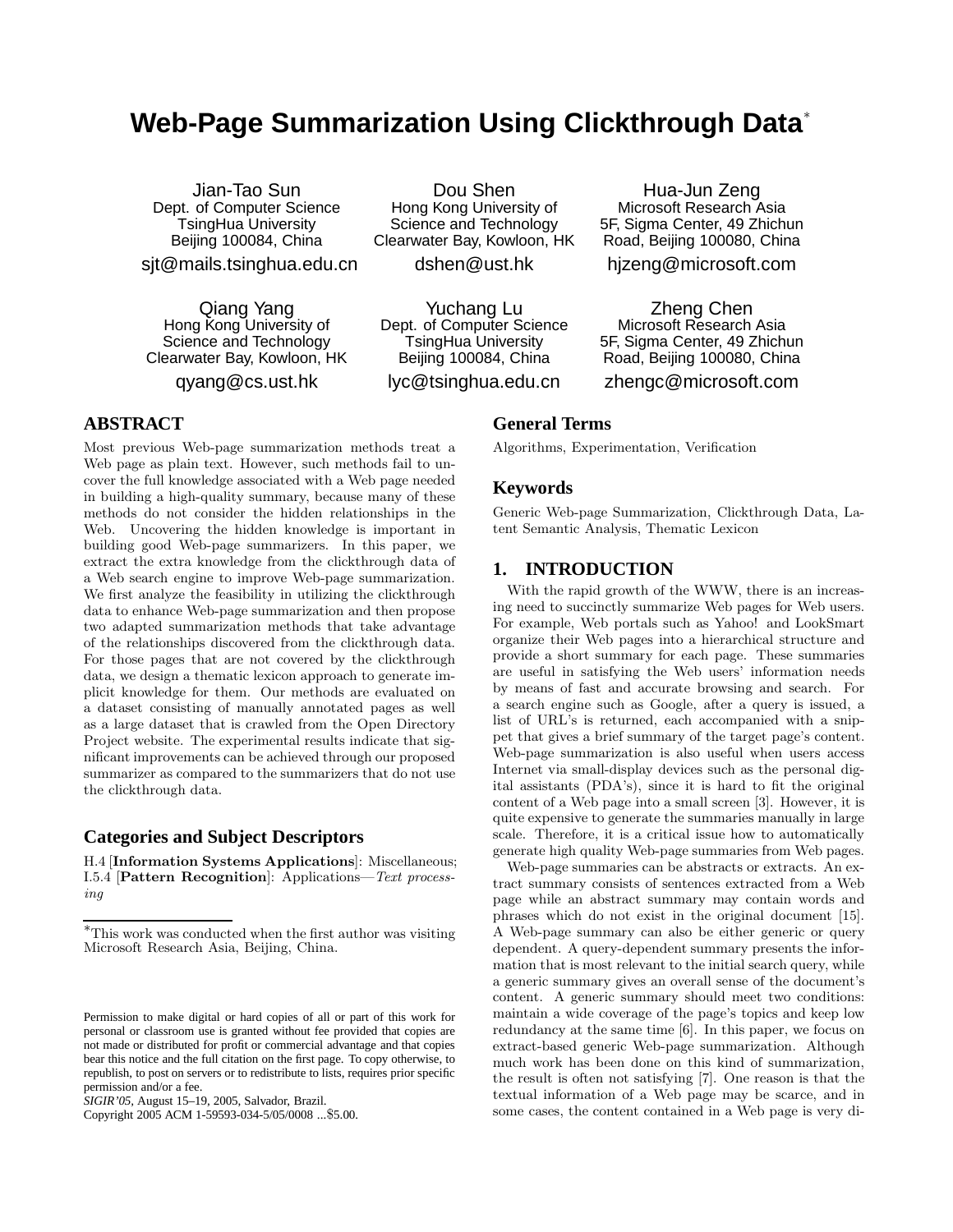verse in topics. For the traditional summarization methods which focus on local contents of a document, it is difficult to capture the true meaning of a Web page. What's more, Web pages usually contain much noise which is hard to be removed simply by statistical methods. Additional knowledge will be very helpful in distinguishing the real content of a Web page from noise.

The objective of this research is to study how to use extra knowledge of the clickthrough data to improve Web-page summarization. The clickthrough data contain many users' knowledge on Web pages' contents. Typically, a user's query words issued before a target page is selected often reflect the true meaning of the target Web-page content. Therefore, it would be helpful if the knowledge contained in the clickthrough data can be uncovered to complement the Web page contents. What's more, the clickthrough data are collected from users all over the world. For a Web page with multiple topics, Web users may submit different queries to find the topic specific to their respective information needs. Thus the query-word set of a page may cover the multiple topics of the target Web page. If we can use this query-word set for our summaries, it would be easier for us to produce a generic summary to meet the needs of general Web users, in case the summary is biased towards a specific user.

In this paper, we propose a novel approach to utilize the clickthrough data for Web-page summarization. To be sure, this is a challenging task. First, Web pages may have no associated query words since they are not visited by any Web users through a search engine. This is especially true for nearly emerging pages, where no clickthrough data can be used when they are summarized. Second, the clickthrough data are often very noisy. Web users may click on pages that are not relevant with their interests and the click will be recorded by a search engine.

Both problems above could be solved by our proposed thematic lexicon. By using the annotated hierarchical taxonomy of Web pages such as the one provided by ODP website  $(\text{http://dmoz.org/})$ , we can build a thematic lexicon. For each category, the lexicon contains terms submitted by all Web users to browse the pages of this category, as well as the weights of these terms. In conjunction with the proposed summarization methods, the thematic lexicon can be used to complement the scarcity problem of Web-page content, even when no clickthrough data are collected associated with these pages. In addition, our method can help filter out noise contained in query words for any Web page through the use of statistics over all Web pages of a given category. The category-specific thematic lexicon provides term distribution at a category level and reflects users' knowledge on term usage when they locate pages of this category. Some noisy terms which may be relatively frequent in one page's query words will be given a low weight by our approach. The result is a more robust summarization system.

In our new algorithm, we adapt two text-summarization methods to summarize Web pages. The first approach is based on significant-word selection adapted from Luhn's method [13]. The second method is based on Latent Semantic Analysis (LSA) [7]. The experimental results show that both approaches achieve improvements compared with the puretext-based summarization.

The rest of the paper is organized as follows. In Section 2, we present the related works on Web-page summarization and clickthrough data analysis. Our proposed summarization algorithms are discussed in Section 3. In Section 4, the experimental results are given as well as some discussions. Finally, we conclude our work in Section 5.

# **2. RELATED WORK**

Web-page summarization techniques have been widely applied in many applications [3, 10, 16]. In order to generate high-quality summaries, several researchers utilized extra information in Web-page summarization. A few works utilize the context information constructed by hyperlinks among Web pages [1, 5]. With the InCommonSense system, Amitay and Paris first extracted the text segments containing a link to a Web page. They then chose the most accurate sentence from the text segments as the snippet of the target page [1]. Since the context information may be related to the target Web page but contains no clues for summarization, Delort et al. proposed two enhanced Web-page summarization methods using hyperlinks [5]. In their work, the authors studied the characteristics of context information of a Web page as well as the relations between the context information and the target Web page content. Our work differs from these previous ones mainly in the approaches to uncover and utilize the extra knowledge. The previous methods obtain their knowledge from hyperlinks directly which may be sparse and noisy; in contrast, we get the additional knowledge from the search-engines clickthrough data which are filtered through our noise-removal algorithms. The search queries provide a more accurate semantic labeling for the subsequently clicked Web pages, and are found to perform better for Web-page summarization. In addition, in the previous works, Webpage summaries are extracted from the context text segments, while we extract sentences from a Web page, with help of the clickthrough data.

Much research has also been done on using clickthrough data analysis to improve the performance of search algorithms, Web-page classification methods or metadata extraction techniques. Sun et al. proposed a CubeSVD approach to utilizing the clickthrough data for personalized Web search [17]. Liu et al. proposed a technique for categorizing Web-query terms from the clickthrough logs into pre-defined subject taxonomy based on their popular search interests [12]. To the best of our knowledge, few reports in the literature have focused on using the clickthrough data for Web-page summarization. There are several works on automatic metadata extraction which are related with our work. Hulth et al. proposed to extract keywords using domain knowledge [9]. In [8], classification based methods were proposed in order to extract metadata inherent in Web pages and to build relationships among the metadata and Web page categories. In [4], the authors construct taxonomy of queries by retrieving Web pages from search engine to help represent query terms. In this paper, we also construct a thematic hierarchy of query terms. However, we use the clickthrough data instead of Web pages. In addition, the research works aforementioned did not concern how to use the extracted knowledge data for Web-page summarization, which is the focus of this paper.

# **3. SUMMARIZE WEB PAGES USING CLICKTHROUGH DATA**

In this section, we first give several observations on clickthrough data, which validate our assumption that the click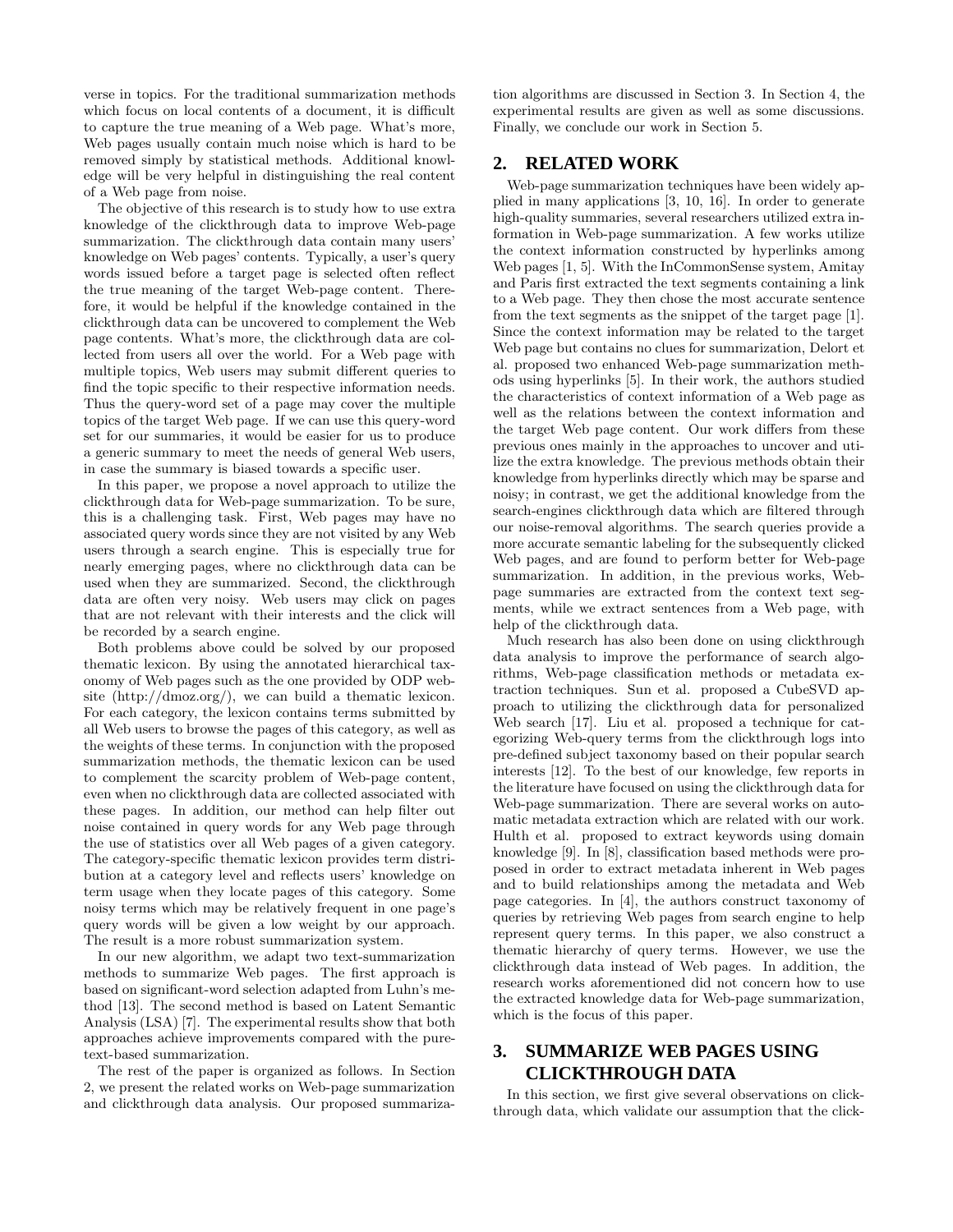through data is beneficial for Web-page summarization. Then we describe two proposed summarization methods which can leverage the knowledge data extracted from the clickthrough data. Finally, we propose an approach to building a thematic lexicon as a knowledge source for summarizing Web pages which are not covered by the clickthrough data.

## **3.1 Empirical Study on Clickthrough Data**

Consider a typical search scenario: a user  $(u)$  submits a query  $(q)$  to search engine, the search engine returns a ranked list of Web pages. Then the user clicks on the pages  $(p)$  of interest. After a period, the server side will accumulate a collection of clickthrough data, which can be represented by a set of triples  $\langle u, q, p \rangle$ . Thus the clickthrough data records how Web users find information through queries. From a statistical point of view, the query word set corresponding with a Web page contains human's knowledge on how the pages are related with their issued queries. Some users even refine their queries in order to find the desired information. Therefore, the collection of queries is supposed to well reflect the topics of the target Web page.

We first conduct an experiment to investigate whether the query words are related to the topics of the Web page. For experimental purpose, we have crawled a set of Web pages from ODP directory. One month's clickthrough data collected by MSN search engine is also available for our experiments. In the clickthrough data, among the 260,763 web pages accessed by users during this month, 109,694 of them contain "KEYWORD" metadata, which is an important indicator of the content of Web pages. According to the statistics, 45.5% of the keywords occur in the query words and 13.1% of query words appear as keywords. This result supports our hypothesis that query words are indicative of Web pages' contents, which motivates us to leverage the clickthrough data to improve Web-page summarization.

In order to give more evidence that clickthrough data are helpful in summarizing Web pages, we conducted a second experiment. We collected a small dataset consisting of 90 pages which are covered by the clickthrough data. For evaluation purposes, we asked three human evaluators to conduct a manual summarization task on these Web pages, without knowing the queries. Each evaluator was asked to extract the sentences which are important for a Web page. There is no limit on the number of sentences extracted. According to the statistics, about 58% of the sentences in the original Web page contain query words and each sentence contains 1.48 query words on average. However, for manually created summaries, the percentage of sentences containing queries becomes 71.3% and the average query word length in each sentence becomes 2.0. The experiment indicates that the human evaluators tend to extract the sentences with query words as Web-page summaries. Therefore, it is natural for us to pay close attention to the query words when summarizing the Web pages automatically.

From the above empirical study, we conclude that the clickthrough data are useful in improving the quality of Webpage summarization.

## **3.2 Adapted Web-page Summarization Methods**

Suppose that we have a set of query terms for each page now, we propose two adapted summarization methods to leverage the clickthrough data.

#### *3.2.1 Adapted Significant Word (ASW) Method*

Our first summarization method is adapted from Luhn's algorithm, a classical algorithm designed for text summarization [13]. In Luhn's method, each sentence is assigned a significance factor and the sentences with high significance factors are selected to form the summary. In order to compute the significance factor of each sentence, a set of significant words are constructed first. In Luhn's algorithm, significant words are selected according to word frequency in a document. That is, those words with frequency between high-frequency cutoff and low-frequency cutoff are selected as significant words. Then the significance factor of a sentence can be computed as follows:  $(1)$  Set a limit L for the distance at which any two significant words could be considered as being significantly related. (2) Find out a portion in the sentence that is bracketed by significant words not more than  $L$  non-significant words apart. (3) Count the number of significant words contained in the portion and divide the square of this number by the total number of words within the portion. The result is the significance factor of each sentence.

In order to customize this procedure to leverage query terms for Web-page summarization, we modify the significant word selection method. The basic idea is to use both the local contents of a Web page and query terms collected from the clickthrough data to decide whether a word is significant or not. Each candidate word is assigned with a significance factor  $w_i$  given in Equation 1.

$$
w_i = (1 - \alpha) \cdot \frac{tf_i^p}{\max(tf_i^p)} + \alpha \cdot \frac{tf_i^q}{\max(tf_i^q)}
$$
(1)

In Equation 1,  $tf_i^p$  and  $tf_i^q$  denote frequencies of the i-th term in the local text content of a Web page and in the query set respectively. The significance factor  $w_i$  is measured in a weighted combination:  $\alpha$  is a trade-off parameter when combining the two significance measurements. After the significance factors for all words are calculated, we rank them and select the top  $N\%$  as significant words. Then we employ Luhn's algorithm to compute the significance factor of each sentence.

#### *3.2.2 Adapted Latent Semantic Analysis (ALSA) Method*

An LSA based text summarization method was proposed in [7]. Suppose that there are  $m$  distinct terms in a  $n$  document collection. The corpus can be represented by a termdocument matrix  $X \in R^{m \times n}$ , whose component  $x_{ij}$  is the weight of term  $t_i$  in document  $d_i$ . The Singular Value Decomposition (SVD) of  $X$  is given by:

$$
X = U\Sigma V^T \tag{2}
$$

In Equation 2,  $U$  and  $V$  are the matrices of the left and right singular vectors.  $\Sigma$  is the diagonal matrix of singular values. LSA approximates  $X$  with a rank- $k$  matrix:

$$
X_k = U_k \Sigma_k V_k^T \tag{3}
$$

by setting the smallest  $r - k$  singular values to zero (r is rank of  $X$ ). That is, the documents are represented in the k dimensional space spanned by column vectors of  $U_k$  [2].

The advantage of LSA derives from its ability to capture the latent relations between terms. In the dimensionreduced space, each singular vector corresponds to a latent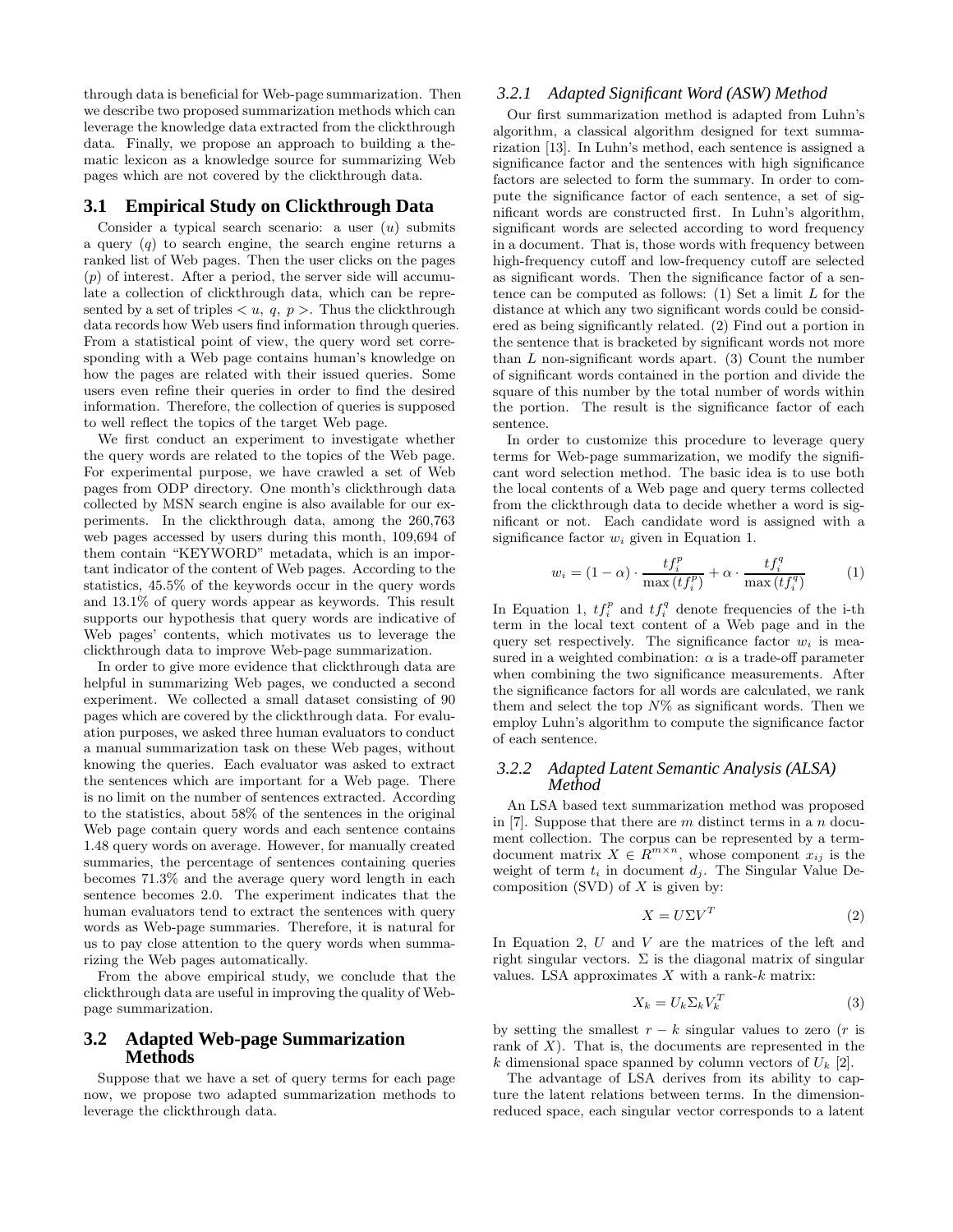concept, with the corresponding singular value measuring the importance of the concept. In [7], Gong et al. proposed an extraction based summarization algorithm. Firstly, a term-sentence matrix is constructed from the original text document. Next, LSA analysis is conducted on the matrix. In the singular vector space, the  $i$ -th sentence is represented by the column vector  $\varphi_i = [v_{i1}, v_{i2}, \cdots, v_{ir}]^T$  of  $V^T$ . Each element in  $\varphi_i$  measures the importance factor of this sentence on the corresponding latent concept. In the last step, a document summary is produced incrementally. For the most important concept, the sentence having the largest importance factor is selected into the summary. Then, the second sentence is selected for the next most important concept. This procedure repeated until a predefined number of sentences are selected.

Our LSA-based summarization method is a variant of Gong's method. We utilize the query-word knowledge by changing the term-sentence matrix: if a term occurs as query words, its weight is increased according to its frequency in query word collection. In this approach, we expect to extract sentences whose topics are related to the ones reflected by query words. As discussed in [2, 7], LSA is capable of capturing the latent associations among terms. If a word combination pattern is salient and recurring frequently in a document, this pattern will be captured and represented by one of the singular vectors. If we increase the weights of query terms, these terms, as well as others which frequently co-occur, will make more contributions to singular vector formulation. Thus in the sentence extraction step, the candidate sentences which are semantically related with query terms will be selected firstly.

Since the term-sentence matrix determines the SVD result, its representation may influence the summarization results. The term frequency vector of each sentence can be weighted by different weighting (global weighting and local weighting) and normalization methods. These schemes are studied in [7]. According to their experiments, the global weighting and normalization schemes lower the summarization performance, while the local weighting schemes produce similar results. Thus, in this paper, a term frequency (TF) approach without weighting or normalization is used to represent the sentences in Web pages. Terms in a sentence are augmented by query terms as follows:

$$
w_i = (1 - \beta) \cdot \frac{tf_i^p}{\max(tf_i^p)} + \beta \cdot \frac{tf_i^q}{\max(tf_i^q)}
$$
(4)

In this equation,  $\beta$  is a parameter used to tune the weights of query terms. Here,  $t f_i^p$  is the frequency of term i in a sentence, while  $tf_i^q$  denotes term frequency in query set.

#### *3.2.3 Advantages of the Adapted Methods*

There are several advantages for both the above modified summarization algorithms. First, the extra knowledge of query terms is utilized to help select significant words and to modify the page representation. Because of the subjective characteristic of word usage, some words may have a relatively low term frequency in the Web page, even though they are topic-related. The contributions of these words are constrained because both significant-word method and LSA are term-frequency based methods. However, these words may be used as query words by Web-search users as they are related with the topics of the Web page. Second, our approach can, to some extent, handle the noises of query words, because the contribution of each query term is proportional to its frequency in the query term collection. Thus a query term with very low frequency makes few contributions to significance factor calculation and latent concept formation respectively. Finally, for Luhn's method, the frequency-cutoff method may lead to a lot of significant words for long pages. This problem is avoided in our ASW approach by keeping the number of significant words to be  $N\%$  times the number of distinct terms occurring in the Web page. Therefore, both the proposed approaches are supposed to produce better summarization results by leveraging the clickthrough data.

# **3.3 Summarize Web Pages Not Covered by Clickthrough Data**

According to statistics on the one month's clickthrough data, only 23.1% out of the crawled ODP pages (in English) was browsed and associated with query words (the detailed numbers are given in Section 4.1). Thus for pages which are not browsed by Web users, neither summarization method proposed in Section 3.2 can be directly applied on them. In this section, we build a hierarchical lexicon using the clickthrough data and apply it to help summarize those pages.

Since all ODP Web pages have been manually organized into a hierarchical taxonomy, we combine this large knowledge source and the clickthrough data to build a thematic lexicon. For each category of the taxonomy, the lexicon contains all query terms that users have submitted to browse Web pages of this category, as well as weights of these terms, where the latter measures the likelihood that Web users will use this term to locate pages of this category. In this paper, we use  $TS(c)$  to represent a set of terms associated with category c, as well as their corresponding weights. Thus the thematic lexicon is a set of TS, which correspond with categories in ODP and are organized using the ODP category structure. The lexicon is built as follows: first, TS corresponding to each category is set empty. Next, for each page covered by the clickthrough data, its query words are added into TS of categories which this page belongs to as well as all its parent categories. When a query word is added into TS, its frequency is added to its original weight in TS. If a page belongs to more than one category, its query terms will be added into all  $\mathit{TS}$  associated with all its categories. At last, term weight in each  $TS$  is multiplied by its Inverse Category Frequency (ICF). The ICF value of a term is the reciprocal of its frequency occurring in different categories of the hierarchical taxonomy.

After the hierarchical lexicon is built, we can use it to summarize Web pages that are not covered by the clickthrough data. For each Web page to be summarized, we first look up the lexicon for  $TS$  according to the page's category. Then the summarization methods proposed in Section 3.2 are used. Weights of the terms in  $TS$  can be used to select significant words or to update the term-sentence matrix. If a page to be summarized has multiple categories, the corresponding TS are merged together and weights are averaged. When a TS does not have sufficient terms, TS corresponding with its parent category is used.

The hierarchical lexicon-based Web-page-summarization method has at least two advantages. First, the categoryspecific TS provides a distribution of topic terms in this category, which reflects Web users' knowledge on term usage when they locate information of this category. Second, some noisy terms which may be relatively frequent in one page's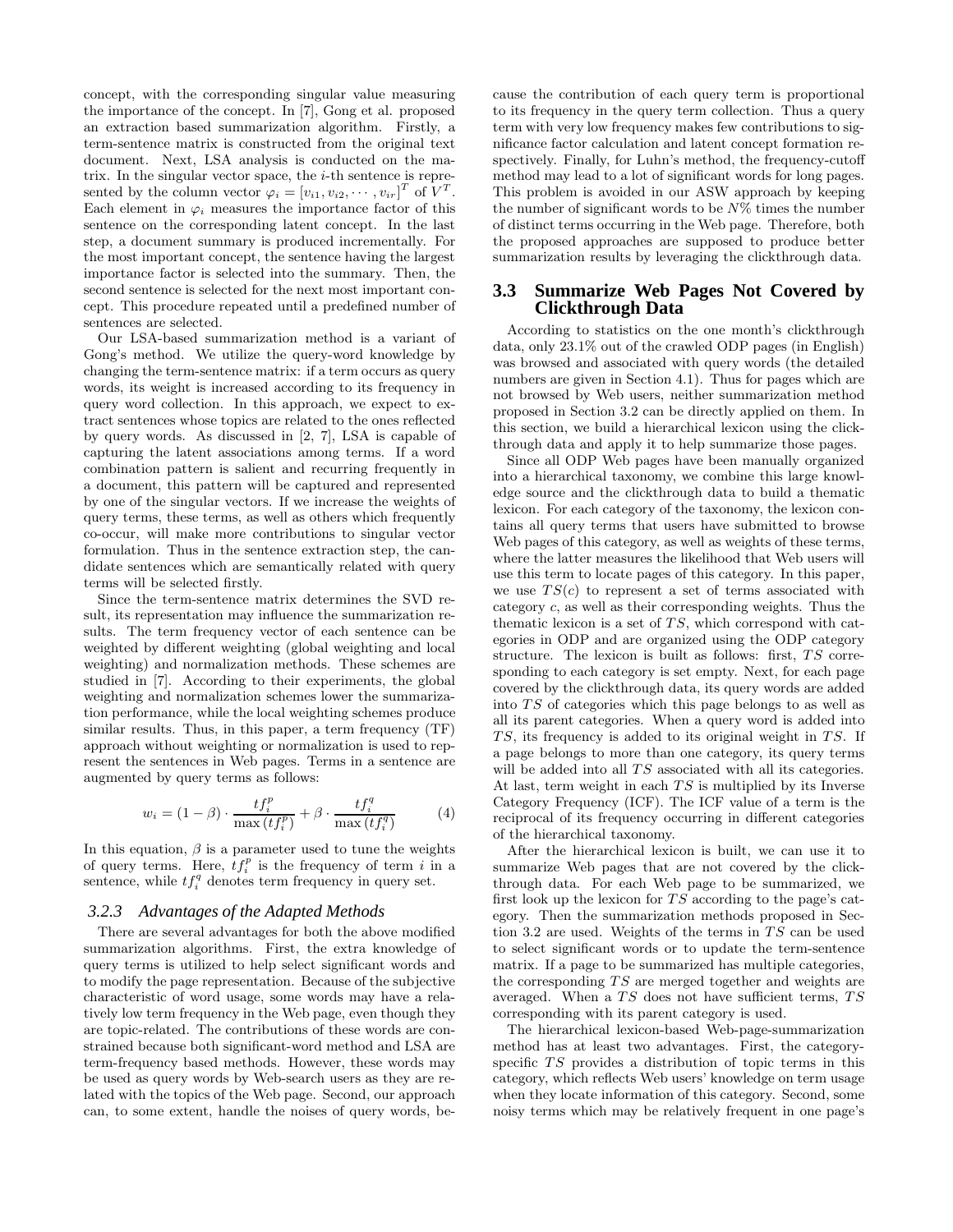query words will be given a low weight through the use of statistics over all Web pages of this category.

### **4. EXPERIMENTS**

In this section, we will investigate whether the adapted Web-page summarization methods are superior to the ones without using clickthrough data. We introduce the experiment data set, the evaluation metrics and the experiment results.

## **4.1 Data Set**

The clickthrough data were collected from the MSN search engine. This data set contains about 44.7 million records of 29 days from Dec 6 of 2003 to Jan 3 of 2004. As we collected the clickthrough data, a set of Web pages of the ODP directory are crawled. Among the 3,074,678 Web pages crawled, we removed those which belong to "World" and "Regional" categories, as many of them are not in English. At last we got 1,125,207 Web pages, 260,763 of which are clicked by Web users using 1,586,472 different queries.

Two different data sets were used. The first one, denoted by DAT1, consists of 90 pages which are selected from the 260,763 browsed pages. Table 1 gives the query numbers associated with each page of DAT1. Three human evaluators were employed to summarize these pages. Each evaluator was requested to extract the sentences which he/she deemed to be the most important ones for a Web page. There is no constraint on the number of sentences to be extracted. Table 2 describes the overall consistencies among the three evaluators. For example, for the Evaluator1:Evaluator2 pair, 0.45 means 45% sentences in evaluator1's summary are also included in evaluator2's summary. Each number given in this table is an average result over all Web pages. From Table 2, we can find the three evaluators have a relatively high disparity on the 90 pages. Similar observations of high disparities between human evaluators are also observed in previous works, such as [7]. Thus, in this paper, the experiments are evaluated using the annotation results of all three evaluators. The average results are also reported.

We also use a relatively large scale data set, denoted by DAT2, to evaluate our summarization methods. We preprocess the 260,763 pages contained in the clickthrough data using a layout analysis algorithm. After the content body of each page is extracted, the textual content is segmented into sentences by a sentence segmenting program implemented in our group. In addition, descriptions of each page ("DE-SCRIPTION" metadata) are also extracted. We keep the Web pages with a description of over 200 characters and containing at least 10 sentences, from which 10,000 pages are randomly selected and constitutes DAT2 data set. Since the description is provided by the page editor to give a general description of this page, we use it as the ideal summary.

#### **4.2 Performance Evaluation**

Both intrinsic and extrinsic methodes are proposed for automatic summarization evaluation [11, 14]. In this paper, we employ two intrinsic evaluation approaches to evaluate the proposed approaches.

#### *4.2.1 Precision, Recall and* F<sup>1</sup>

Precision, recall and  $F_1$  are straightforward measures widely used in summarization evaluation. For each document, the manually extracted sentences are considered as the reference

Table 1: Number of Queries Associated with Annotated Pages

| Number of Queries | Number of Pages |
|-------------------|-----------------|
| ${<}5$            | 44              |
| $5 \sim 10$       | 20              |
| $10 \sim 50$      | 13              |
| > 50              | 23              |
| Total             |                 |

Table 2: Consistiencies among the Human Evaluators

|            | Evaluator1 | Evaluator2 | Evaluator3 |
|------------|------------|------------|------------|
| Evaluator1 |            | 0.45       | 0.50       |
| Evaluator2 | 0.54       |            | 0.50       |
| Evaluator3 | $0.55\,$   | 0.46       |            |

summary. This approach compares the candidate summary with the reference summary and computes the precision, recall and  $F_1$  values:

$$
P = \frac{|S_{ref} \cap S_{cand}|}{|S_{cand}|}; R = \frac{|S_{ref} \cap S_{cand}|}{|S_{ref}|}; F_1 = \frac{2PR}{P+R}
$$
\n(5)

where  $S_{cand}$  and  $S_{ref}$  denotes the sentences contained in the candidate summary and the reference summary respectively.

## *4.2.2 ROUGE Evaluation*

 $\mathrm{ROUGE}^1$  is a software package adopted by  $\mathrm{DUC}^2$  for automatic summarization evaluation [11]. It measures summarization quality by counting overlapping units such as the n-gram, word sequences, and word pairs between the candidate summary and the reference summary. ROUGE-N is an n-gram recall measure which is defined as follows:

$$
ROUGE - N = \frac{\sum_{S \in \{ref\}} \sum_{gram_n \in S} Count_{match} (gram_n)}{\sum_{S \in \{ref\}} \sum_{gram_n \in S} Count (gram_n)}
$$
(6)

In Equation 6, N stands for the length of the n-gram,  $Count_{match}(gram_n)$  is the maximum number of n-grams co-occurring in the candidate summary and the reference summary,  $Count(gram_n)$  is the number of n-grams in the candidate summary.

According to [11], among the evaluation methods implemented in ROUGE, ROUGE-N  $(N=1, 2)$  is relatively simple and works well in both single document summarization evaluation tasks and evaluation of very short summaries. In this paper, we evaluated our experiments using all the methods provided by the ROUGE package and only reported ROUGE-N where  $N=1$ , since the conclusions drawn from different methods are quite similar.

### **4.3 Experimental Results and Analysis**

In this subsection, we conduct experiments to evaluate the summarization methods proposed in Section 3.2. On

<sup>1</sup>http://www.isi.edu/ cyl/ROUGE/

<sup>2</sup>http://duc.nist.gov/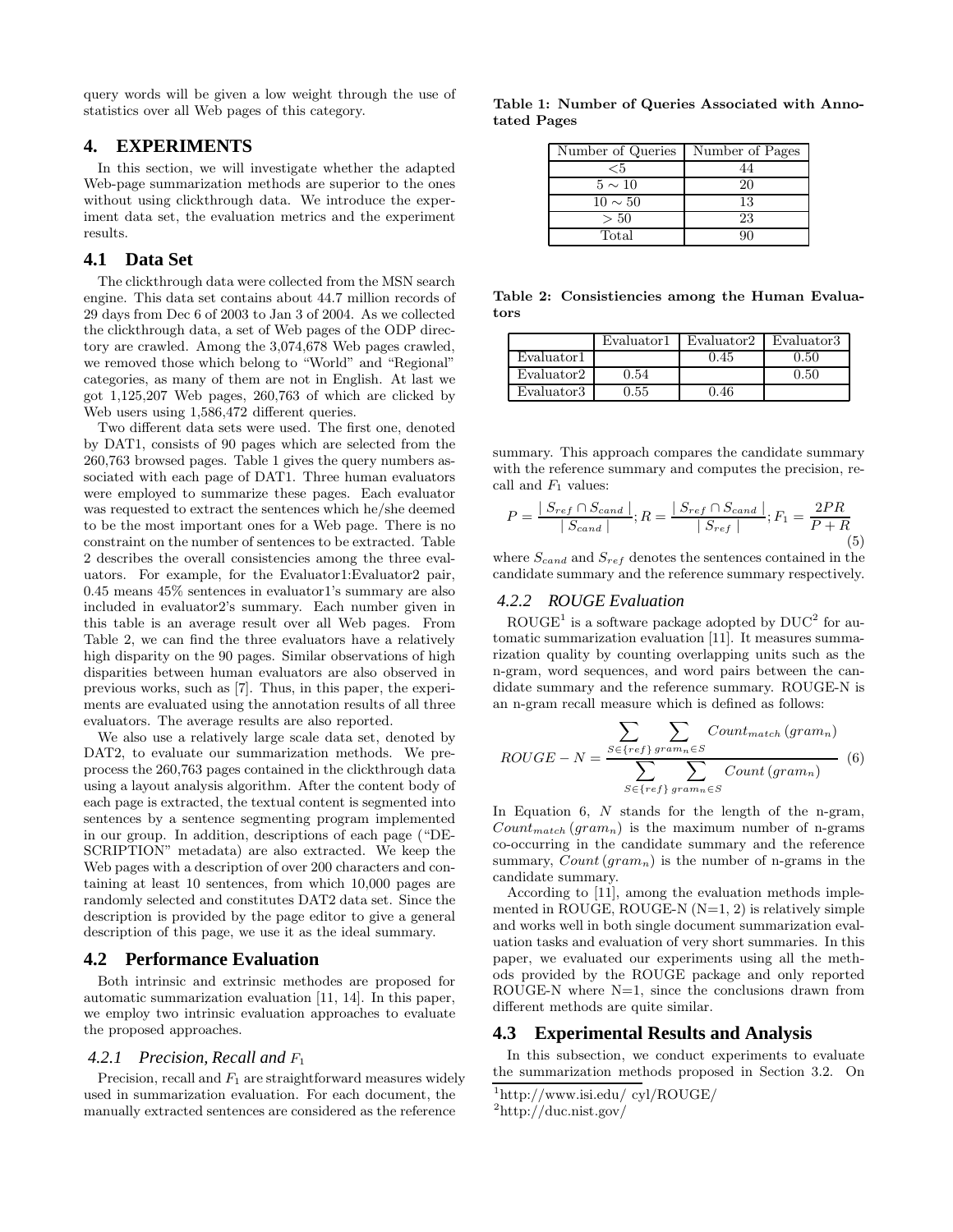the DAT1 dataset, in order to evaluate our methods on summaries of different evaluators, we keep the number of sentences extracted be equal with that of the human summary. In this case, the precision, recall and  $F_1$  measure are all equal. On both the data sets, the summarization methods are evaluated by the ROUGE software.

#### *4.3.1 Summarization Results on DAT1*

We first conduct experiments to investigate whether the adapted summarizers can benefit from query terms associated with each page. For the ASW method, we vary  $\alpha$  from 0 to 1 (in step 0.1) to change the influence of query terms on significant word selection. The summarization results are listed in Figure 1, measured by precision and ROUGE-1 respectively. When  $\alpha$  is 0, the clickthrough data is ignored and only the local features of a Web page are used to select significant words. When  $\alpha$  is 1, only query words are used. For ALSA, the parameter  $\beta$  is also varied from 0 to 1. The results are given in Figure 2. From the two figures, we can find that both methods achieve significant improvements when evaluated on the manual summaries of different evaluators. For ASW method, the average precision of the three evaluators got a relative improvement of 20.7%, from 0.29 (when no query terms are used) to 0.35 (when query terms are used and  $\alpha = 0.5$ . The average ROUGE-1 measure got a relative improvement of 11.5% (from 0.52 to 0.58). The ALSA method achieves a relative improvement of 12.9% and 11.5% when measured by precision and ROUGE-1 respectively, compared with without using the clickthrough.

On this data set, we also evaluate our summarization methods using the thematic lexicon approach. We first use the ODP directory and the clickthrough data to build a thematic lexicon. Since the clickthrough data contains only 260,763 pages, our lexicon contains 141,869 categories, which is a subset of the ODP category structure. When we summarize a page, we ignore the query words associated with it. As described in section 3.3, the thematic lexicon is used to help generate query words. We select query terms from the lexicon based on the category of the page to be summarized. If terms under this category have more than  $P\%$  overlap with distinct terms in the Web page, then they are used for summarization. Otherwise, we try to use lexicon terms of its parent category. This process continues until we find a category which covers enough query terms or until we reach the root of the thematic lexicon. In this experiment, P is empirically set to 6. Evaluation results are described in Figure 3 and Figure 4. We can find that the ASW method achieves an improvement of 7.8% and 5.3% measured in precision and ROUGE-1 respectively. The ALSA method achieves an improvement of 7.6% and 6.7% when measured in precision and ROUGE-1 respectively.

#### *4.3.2 Summarization Results on DAT2*

From the above experimental results, we can find the ROUGE-1 measure and the precision measure are consistent with each other in most cases, especially when the average results of the three evaluators are averaged. On this data set, only ROUGE-1 measure is used for evaluation. The extract-summary of each page is generated by our proposed summarization algorithms and the leading characters of length equal with the description sentences are used for evaluation. The results are illustrated in Figure 5. In Figure 5, "Text" denotes summarization based on textual content



Figure 5: Summarization results on DAT2, evaluated by ROUGE-1 measure

of Web pages. "Query" denotes summarization using query words issued to locate Web pages. "Lexicon" denotes the page queries are ignored while the thematic lexicon is used to help summarization. Since the description length is commonly short and the ROUGE-1 measure is recall based, the summarization results are relatively poor. From the results in Figure 5, we can find that the clickthrough data can improve the Web-page summarization. Even the real queries of Web pages are dropped, the thematic lexicon-based methods can still lead to better summaries compared with local textual content based summarizers, although the performance is not so good as that of page-query based methods.

#### *4.3.3 Discussions*

All the above experiments indicate the clickthrough data are helpful for generic Web-page summarization and both our proposed methods can leverage this knowledge source well. When the thematic lexicon is used to help summarize the Web pages which are not covered by the clickthrough data, the improvements are not as significant as when queries of a page are directly used. However, the lexicon-based approach achieves better results compared with pure-text-based summarizers. This is because the thematic lexicon built from clickthrough data can discover the topic terms associated with a specific category and the ICF-based approach can effectively assign weights to terms of this category. As illustrated in Table 3, the top 10 terms of two categories are listed. From this table, we can find that ICFbased re-weighting can help discover topic terms of a specific category, while terms like "com", "www", "download" are assigned with lower weights. Although there are high disparities between different human summarizers, improvements can be achieved when the results are evaluated on summaries of each evaluator. This indicates our methods can help produce summaries which meet general Web users. In most cases, our methods achieve optimal results when the local contents of a Web page and the clickthrough data are combined together, which verify our hypothesis that the clickthrough data can complement the textual contents of Web pages for summarization tasks.

## **5. CONCLUSIONS AND FUTURE WORK**

We leverage extra knowledge from clickthrough data to improve Web-page summarization. Two extract-based methods are proposed to produce generic Web-page summaries. For the pages which are not covered by the clickthrough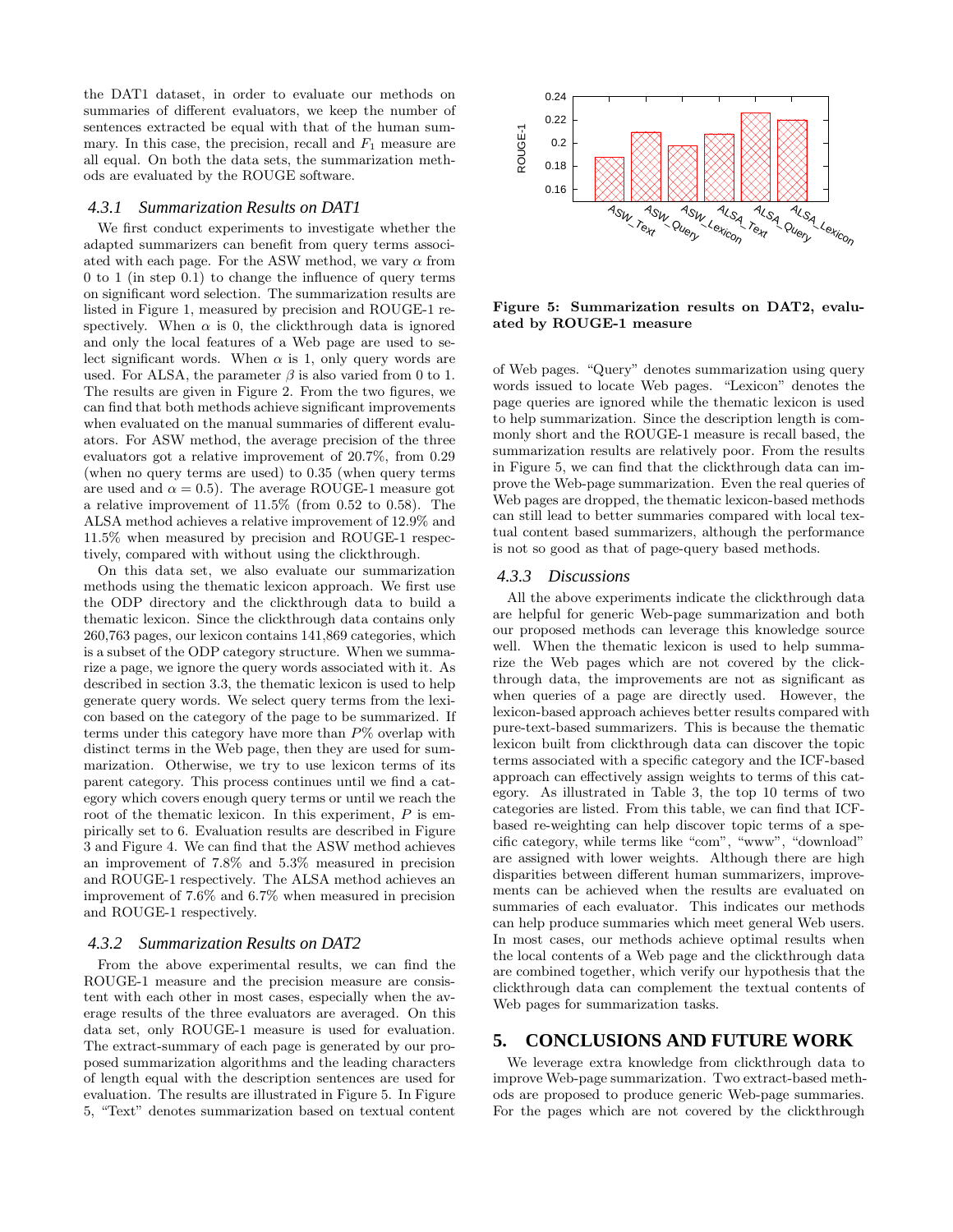

Figure 1: Summarization results using ASW method, on DAT1 with query words



Figure 2: Summarization results using ALSA method, on DAT1 with query words



Figure 3: Summarization results using ASW method, on DAT1 without queries



Figure 4: Summarization results using ALSA method, on DAT1 without queries